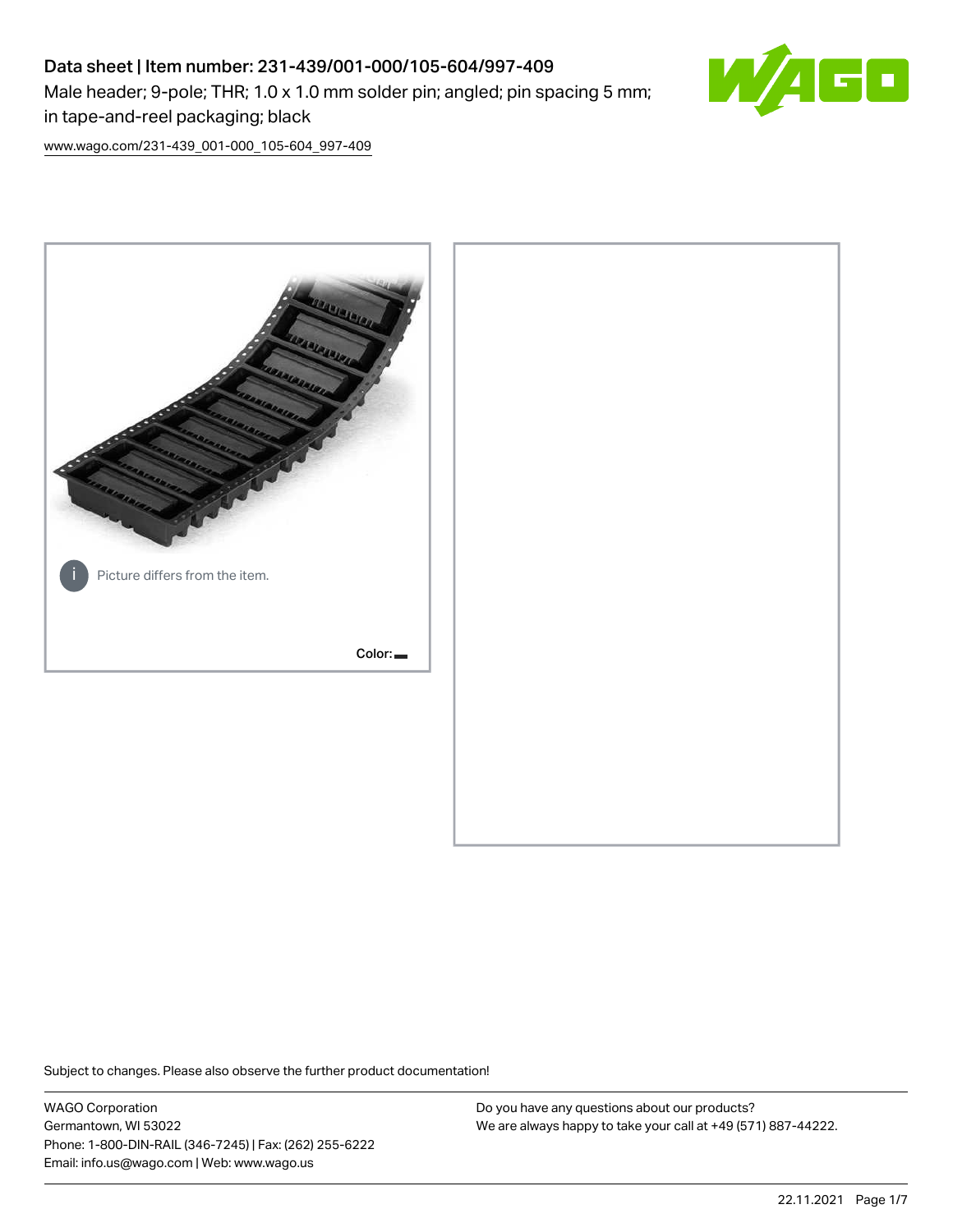

Dimensions in mm

 $L =$  (pole no.  $-1$ ) x pin spacing  $+8.2$  mm

 $L_1 = L + 4.8$  mm

 $L_2 = L_1 + 7.2$  mm

Dimensions in mm

W = tape width

R = feed direction

Subject to changes. Please also observe the further product documentation!

WAGO Corporation Germantown, WI 53022 Phone: 1-800-DIN-RAIL (346-7245) | Fax: (262) 255-6222 Email: info.us@wago.com | Web: www.wago.us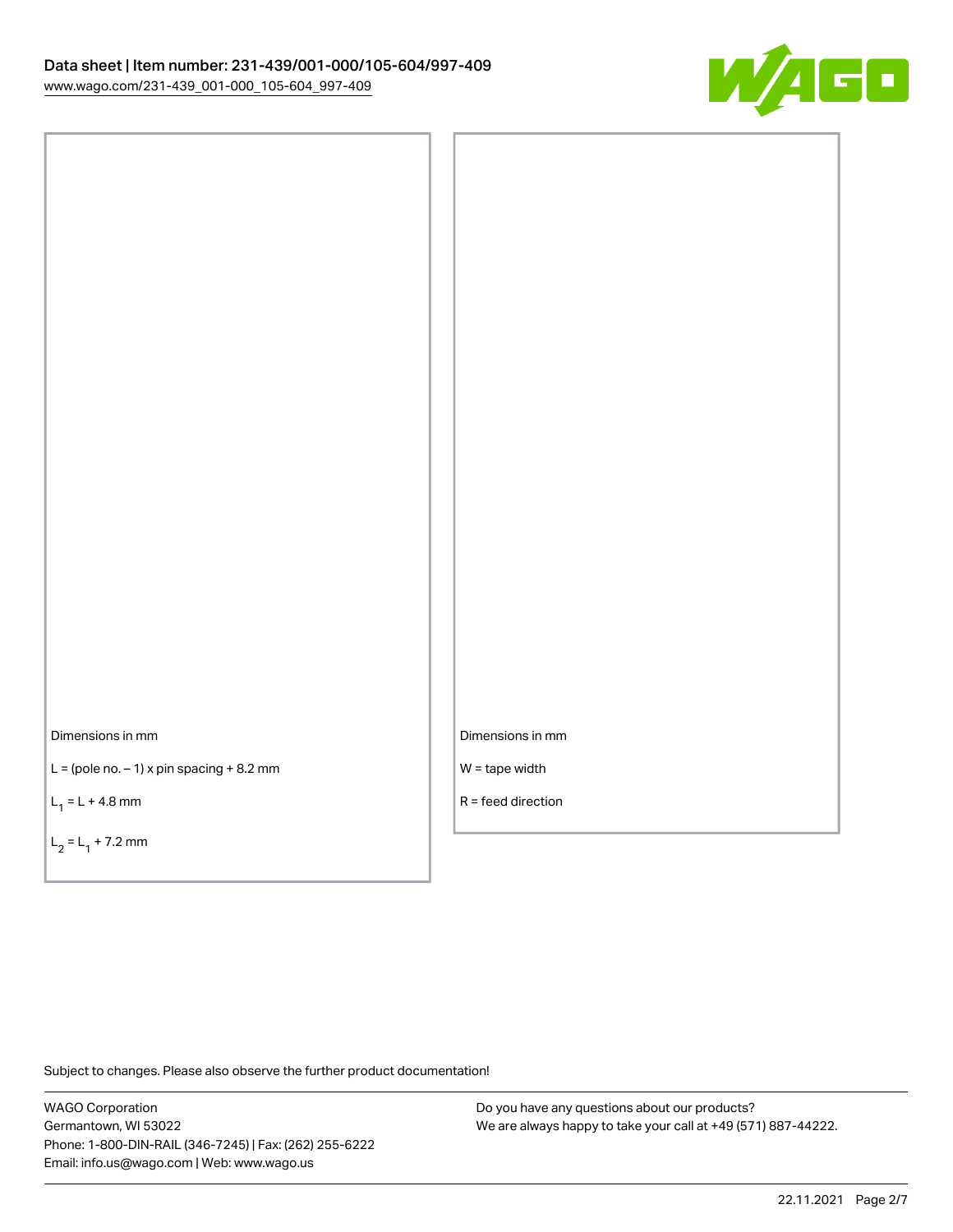

Dimensions in mm

Pin position in tape-and-reel packaging

#### Item description

- **THR** male headers for reflow soldering in SMT applications
- $\blacksquare$ Available in tape-and-reel packaging for automated pick-and-place PCB assembly
- $\blacksquare$ Also available in bulk packaging for manual placement
- $\blacksquare$ Male headers may be mounted horizontally or vertically
- **With coding fingers**

Subject to changes. Please also observe the further product documentation!

WAGO Corporation Germantown, WI 53022 Phone: 1-800-DIN-RAIL (346-7245) | Fax: (262) 255-6222 Email: info.us@wago.com | Web: www.wago.us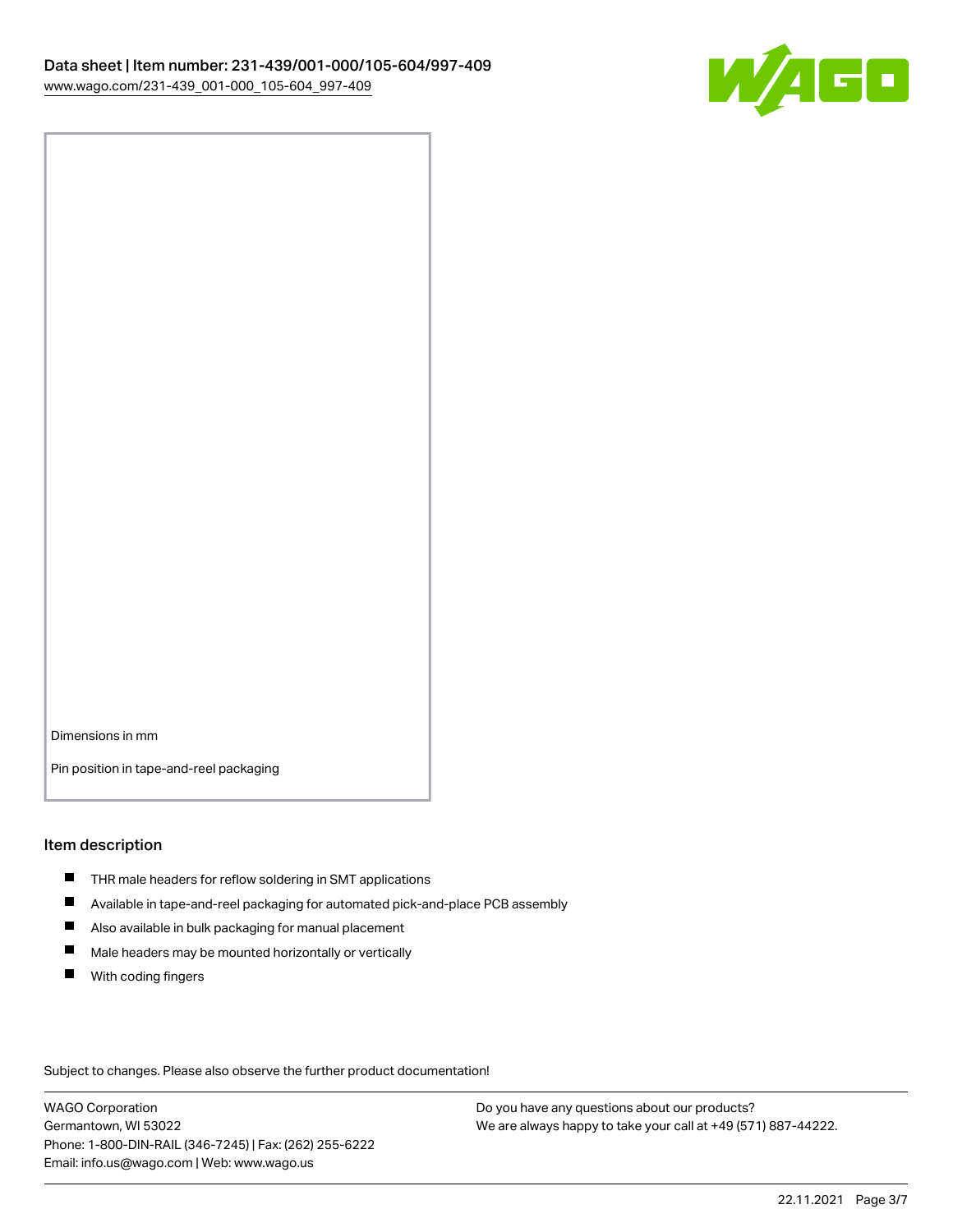

# Data Notes

| Safety information 1 | The <i>MCS - MULTI CONNECTION SYSTEM</i> includes connectors<br>without breaking capacity in accordance with DIN EN 61984. When<br>used as intended, these connectors must not be connected<br>/disconnected when live or under load. The circuit design should<br>ensure header pins, which can be touched, are not live when<br>unmated. |
|----------------------|--------------------------------------------------------------------------------------------------------------------------------------------------------------------------------------------------------------------------------------------------------------------------------------------------------------------------------------------|
| Variants:            | Other pole numbers<br>Gold-plated or partially gold-plated contact surfaces<br>Other versions (or variants) can be requested from WAGO Sales or<br>configured at https://configurator.wago.com/                                                                                                                                            |

# Electrical data

# IEC Approvals

| Ratings per                 | IEC/EN 60664-1                                            |
|-----------------------------|-----------------------------------------------------------|
| Rated voltage (III / 3)     | 320 V                                                     |
| Rated surge voltage (III/3) | 4 <sub>kV</sub>                                           |
| Rated voltage (III/2)       | 320 V                                                     |
| Rated surge voltage (III/2) | 4 <sub>k</sub> V                                          |
| Nominal voltage (II/2)      | 630 V                                                     |
| Rated surge voltage (II/2)  | 4 <sub>k</sub> V                                          |
| Rated current               | 12A                                                       |
| Legend (ratings)            | (III / 2) ≙ Overvoltage category III / Pollution degree 2 |

# UL Approvals

| Approvals per                  | UL 1059 |
|--------------------------------|---------|
| Rated voltage UL (Use Group B) | 300 V   |
| Rated current UL (Use Group B) | 10 A    |
| Rated voltage UL (Use Group D) | 300 V   |
| Rated current UL (Use Group D) | 10 A    |

## Ratings per UL

| Rated voltage UL 1977 | 600 V |
|-----------------------|-------|
| Rated current UL 1977 | 10 A  |

Subject to changes. Please also observe the further product documentation!

| <b>WAGO Corporation</b>                                | Do you have any questions about our products?                 |
|--------------------------------------------------------|---------------------------------------------------------------|
| Germantown, WI 53022                                   | We are always happy to take your call at +49 (571) 887-44222. |
| Phone: 1-800-DIN-RAIL (346-7245)   Fax: (262) 255-6222 |                                                               |
| Email: info.us@wago.com   Web: www.wago.us             |                                                               |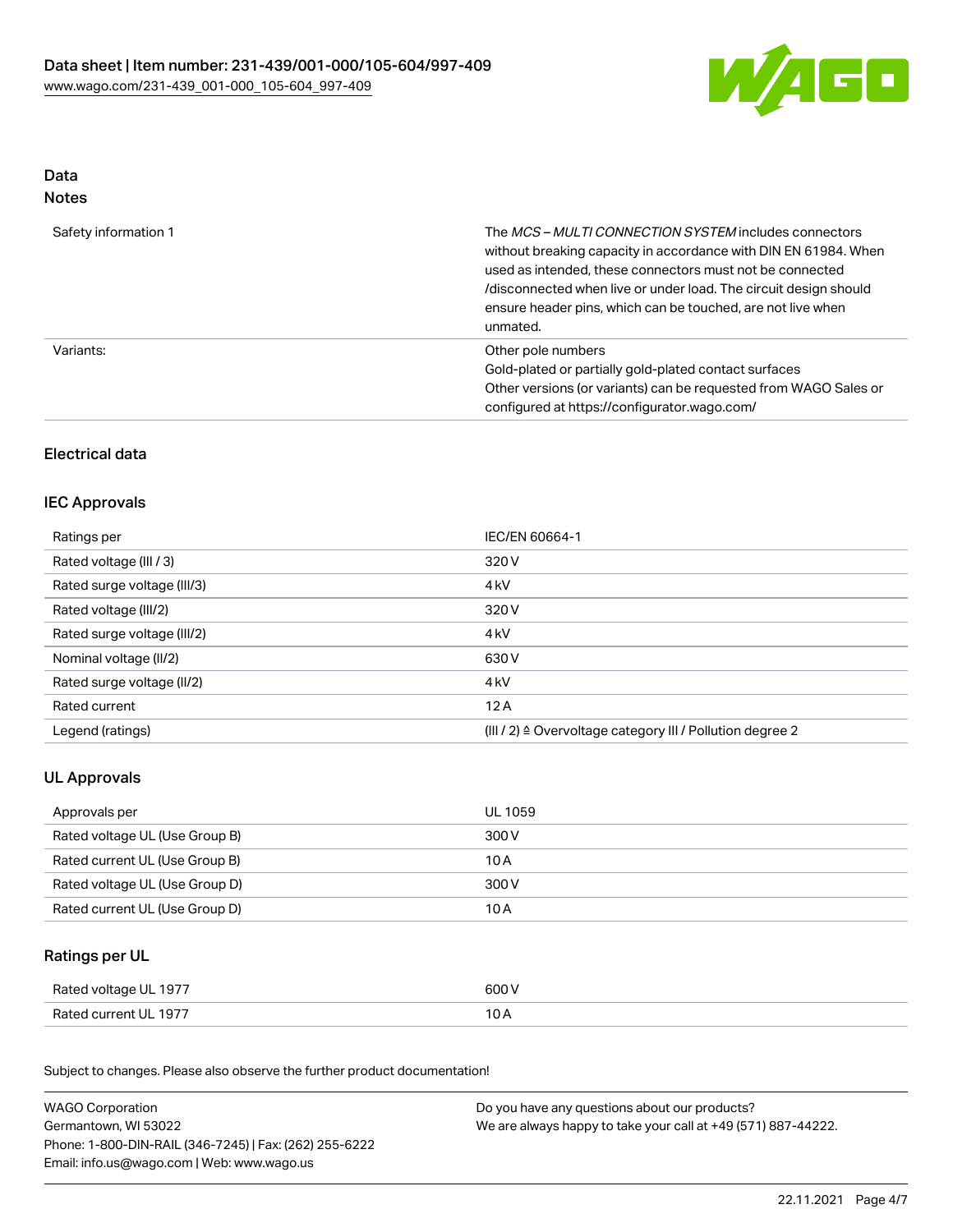

# CSA Approvals

| Approvals per                   | CSA   |
|---------------------------------|-------|
| Rated voltage CSA (Use Group B) | 300 V |
| Rated current CSA (Use Group B) | 10 A  |
| Rated voltage CSA (Use Group D) | 300 V |
| Rated current CSA (Use Group D) | 10 A  |

# Connection data

| Total number of potentials |  |
|----------------------------|--|
| Number of connection types |  |
| Number of levels           |  |

#### Connection 1

| Number of poles |  |
|-----------------|--|
|-----------------|--|

## Physical data

| Pin spacing                              | 5 mm / 0.197 inch    |
|------------------------------------------|----------------------|
| Width                                    | 48.2 mm / 1.898 inch |
| Height                                   | 10.8 mm / 0.425 inch |
| Height from the surface                  | 8.4 mm / 0.331 inch  |
| Depth                                    | 12 mm / 0.472 inch   |
| Solder pin length                        | $2.4 \text{ mm}$     |
| Solder pin dimensions                    | $1 \times 1$ mm      |
| Plated through-hole diameter (THR)       | $1.4$ $(+0.1)$ mm    |
| Reel diameter of tape-and-reel packaging | 330 mm               |
| Tape width                               | 88 mm                |

## Plug-in connection

| Contact type (pluggable connector) | Male connector/plug |
|------------------------------------|---------------------|
| Connector (connection type)        | for PCB             |
| Mismating protection               | No                  |
| Mating direction to the PCB        | 0°                  |
| Locking of plug-in connection      | Without             |

Subject to changes. Please also observe the further product documentation!

| <b>WAGO Corporation</b>                                | Do you have any questions about our products?                 |
|--------------------------------------------------------|---------------------------------------------------------------|
| Germantown, WI 53022                                   | We are always happy to take your call at +49 (571) 887-44222. |
| Phone: 1-800-DIN-RAIL (346-7245)   Fax: (262) 255-6222 |                                                               |
| Email: info.us@wago.com   Web: www.wago.us             |                                                               |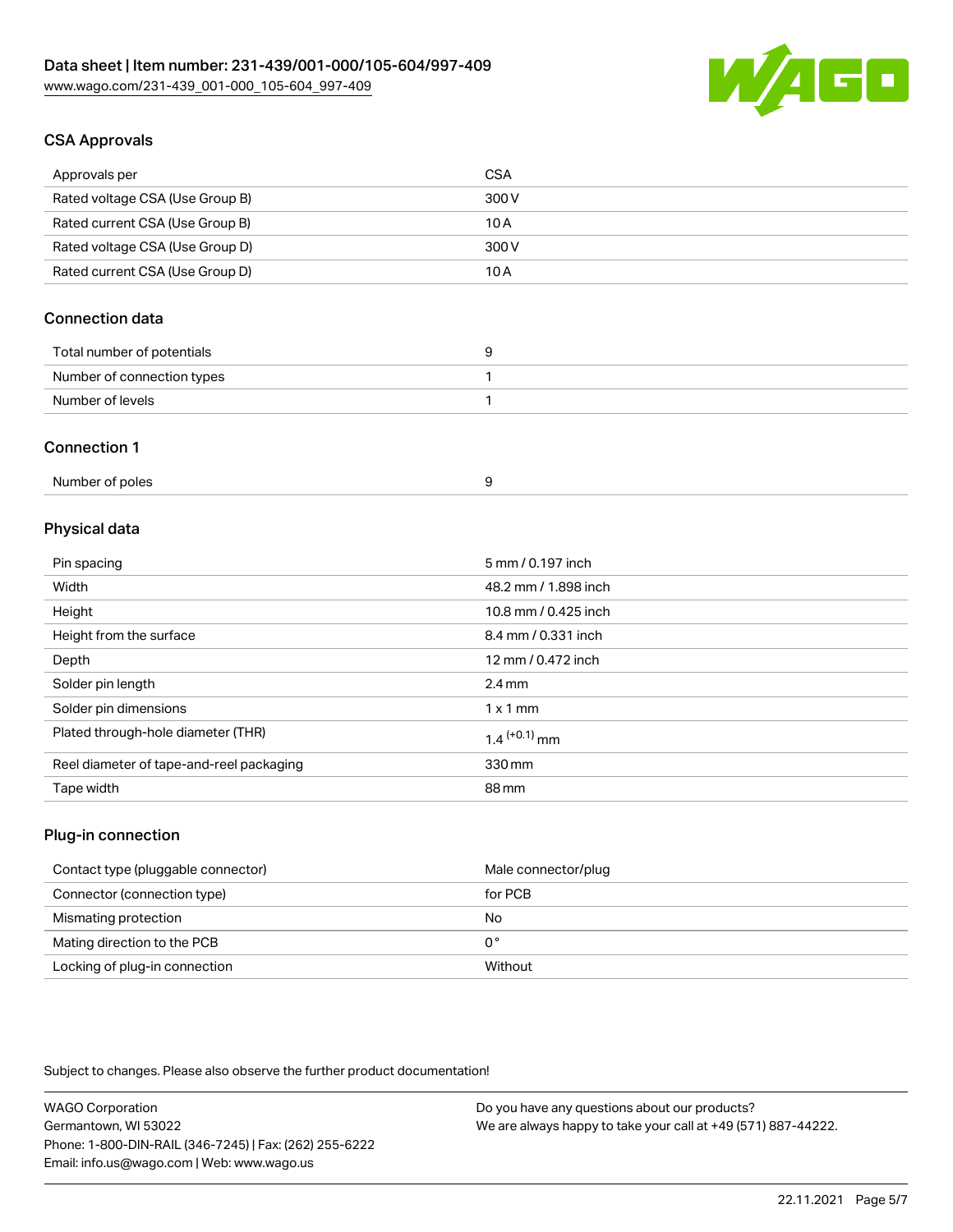

## PCB contact

| PCB Contact                         | THR                                      |
|-------------------------------------|------------------------------------------|
| Solder pin arrangement              | over the entire male connector (in-line) |
| Number of solder pins per potential |                                          |

#### Material data

| Color                         | black                                 |
|-------------------------------|---------------------------------------|
| Material group                |                                       |
| Insulation material           | Polyphthalamide (PPA GF)              |
| Flammability class per UL94   | V0                                    |
| Contact material              | Electrolytic copper $(E_{\text{Cl}})$ |
| Contact plating               | tin-plated                            |
| Weight of insulation material | 2.07 g                                |
| Weight                        | 6.6 g                                 |
|                               |                                       |

## Environmental requirements

| Limit temperature range<br>-60 | $. +100 °C$ |
|--------------------------------|-------------|
|--------------------------------|-------------|

## Commercial data

| PU (SPU)              | 170 Stück     |
|-----------------------|---------------|
| Packaging type        | bag           |
| Country of origin     | DE            |
| <b>GTIN</b>           | 4055143706544 |
| Customs tariff number | 85366990990   |

# Approvals / Certificates

#### Country specific Approvals

|      |                                        |                                 | Certificate |
|------|----------------------------------------|---------------------------------|-------------|
| Logo | Approval                               | <b>Additional Approval Text</b> | name        |
| Æ    | <b>CSA</b><br>DEKRA Certification B.V. | C <sub>22.2</sub>               | 1466354     |

Subject to changes. Please also observe the further product documentation!

WAGO Corporation Germantown, WI 53022 Phone: 1-800-DIN-RAIL (346-7245) | Fax: (262) 255-6222 Email: info.us@wago.com | Web: www.wago.us